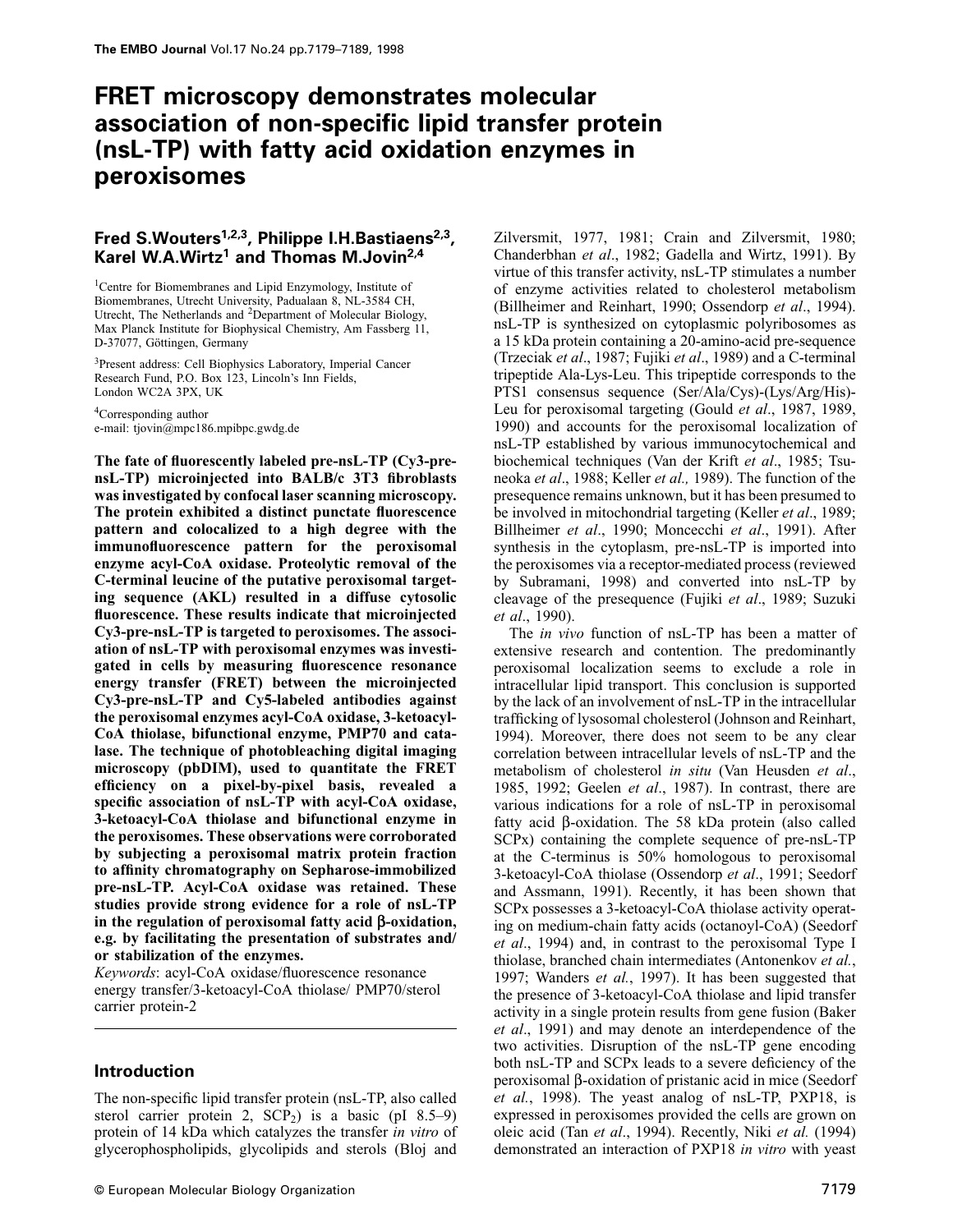#### **F.S.Wouters et al.**

peroxisomal acyl-CoA oxidase. PXP18 protected acyl-CoA oxidase against heat-induced denaturation, suggesting that PXP18 might function as a molecular chaperone maintaining the integrity of peroxisomal proteins.

In the present study, we assessed the peroxisomal import of microinjected fluorescently labeled rat liver pre-nsL-TP (Cy3-pre-nsL-TP) by confocal laser scanning microscopy (CLSM) in the living cell. Proteolytic removal of the C-terminal leucine established the functionality of the putative peroxisomal targeting. The association of Cy3 nsL-TP imported into the peroxisomes with enzymes of the fatty acid β-oxidation pathway was determined by fluorescence resonance energy transfer (FRET) between Cy3-nsL-TP and Cy5-labeled antibodies raised against the various enzymes. These interactions were investigated in parallel by affinity chromatography of peroxisomal matrix proteins on columns of Sepharose-bound pre-nsL-TP.

## **Results**

### **Fluorescent labeling and characterization**

Purified pre-nsL-TP was labeled with the sulfoindocyanine dye Cy3 and the various antibodies to peroxisomal enzymes were labeled with Cy5. Under the conditions of labeling, a Cy3:pre-nsL-TP molar ratio of 0.7 and Cy5:antibody molar ratios of 5–7.5 were obtained. Cy3 pre-nsL-TP was incubated with a rat liver M-fraction to remove the pre-sequence by proteolysis (Ossendorp *et al*., 1992). As a result of this treatment, the molecular mass of Cy3-pre-nsL-TP shifted from 15 kDa (Figure 1, lane 1) to 14 kDa (Figure 1, lane 2), a position corresponding to nsL-TP. Transillumination with UV demonstrated that the Cy3 fluorescence was restricted to pre-nsL-TP and nsL-TP (Figure 1, lanes 3 and 4). In the latter case, no fluorescence was observed in the front, indicating that free dye was absent and the pre-sequence was unlabeled.

#### **Targeting of Cy3-pre-nsL-TP to peroxisomes**

After microinjection of Cy3-pre-nsL-TP in BALB/c 3T3 cells, CLSM images revealed a punctate fluorescence pattern distributed throughout the cytoplasm and indicative of peroxisomes (Figure 2A). Upon import of pre-nsL-TP in peroxisomes the presequence is removed; processing is substantial at 17 min and complete within 45 min (Fujiki *et al*., 1989; Suzuki *et al*., 1990). Since the Cy3 probe was located on the mature part of the protein (Figure 1), we infer that the fluorescence signals associated with peroxisomes corresponded to processed Cy3-nsL-TP.

The peroxisomal localization of the microinjected Cy3 labeled pre-nsL-TP was further confirmed by digestion with carboxypeptidase A to remove leucine from the Cterminal alanine-lysine-leucine (AKL), the putative peroxisomal targeting sequence. Digestion of unlabeled pre-nsL-TP under these conditions was assessed by determination of the molecular mass using electrospray mass spectrometry (Figure 3).The peak shifted from 15 166 mass units for pre-nsL-TP (Figure 3A) to 15 053 mass units for the treated protein (Figure 3B), indicating that the digestion was complete and specific for the C-terminal leucine. Upon microinjection, the truncated Cy3-pre-nsL-TP exhibited a diffuse labeling in the cell (Figure 2B), attesting to the essential role of the C-terminal AKL sequence in prensL-TP as a peroxisomal targeting signal. The Cy3



**Fig. 1.** Characterization of Cy3-pre-nsL-TP. Total protein staining with Coomassie Brilliant Blue (lanes 1–2) and UV transillumination Cy3 fluorescence (lanes 3–4). Lane 1, Cy3 labeled rat liver pre-nsL-TP (1  $\mu$ g); lane 2, Cy3 labeled rat liver pre-nsL-TP (10  $\mu$ g) incubated with rat liver M-fraction (75 μg) as described in Materials and methods; lane 3, fluorograph of lane 1; lane 4, fluorograph of lane 2.

fluorescence in the punctate structures was also unambiguously assigned to peroxisomes by colocalization with the immunofluorescence patterns of the peroxisomal marker protein acyl-CoA oxidase (Figure 2C and D). The Cy3 fluorescence observed in the nucleus reflects unimported pre-nsL-TP. In order to estimate the amount of microinjected protein relative to endogenous nsL-TP, the immunofluorescence intensities of Cy5-labeled anti-nsL-TP antibodies (Cy5-8602) were compared in injected and control cells on the same coverslip. The amount of microinjected protein was  $\sim 1.6 \pm 0.9$  times that of the endogenous nsL-TP.

### **FRET by pbDIM**

The complexation of nsL-TP with peroxisomal fatty acid oxidation enzymes was assessed by *in situ* FRET experiments. After microinjection of Cy3-pre-nsL-TP, cells were fixed and incubated with Cy5-labeled antibodies directed against the following peroxisomal enzymes: acyl-CoA oxidase, bifunctional enzyme, 3-ketoacyl-CoA thiolase, catalase and PMP70, the first three of which are involved in β-oxidation of fatty acids. The range over which FRET between a donor  $(Cy3)$  and an acceptor  $(Cy5)$  fluorescent molecule varies in a sensitive manner is dictated by the spectral parameter  $R_0$ , i.e. the distance at which the FRET efficiency is 50%.  $R_0$  for the Cy3–Cy5 system is 5 nm (Bastiaens and Jovin, 1996, 1998). Due to the sixth-power dependency on distance, the FRET efficiency with this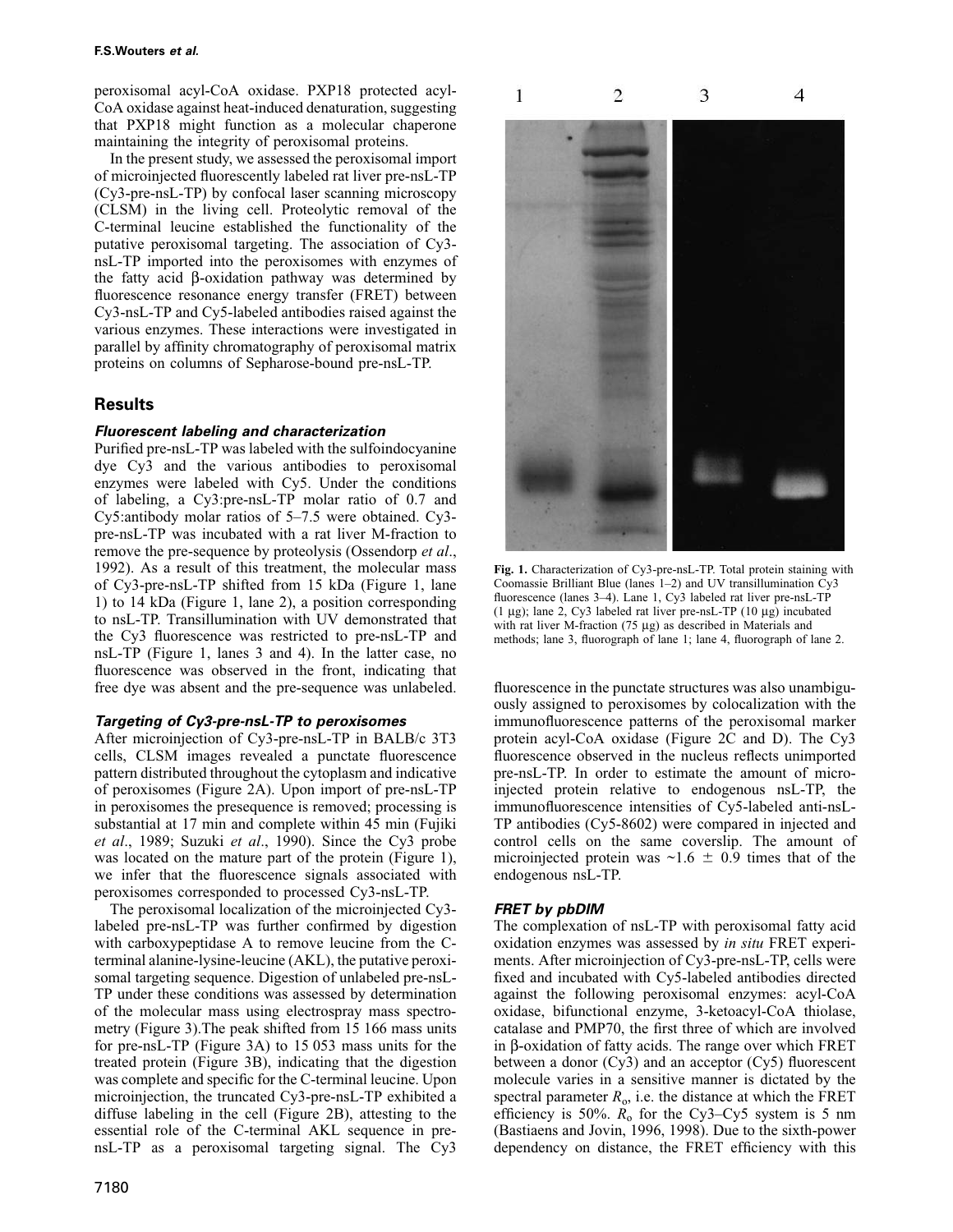

**Fig. 2.** Peroxisomal import of Cy3-pre-nsL-TP. After microinjection into BALB/c 3T3 cells, (**A**) Cy3-pre-nsL-TP and (**B**) Cy3-pre-nsL-TP lacking the C-terminal leucine were examined by CSLM in living cells. Colocalization between (**C**) microinjected Cy3-pre-nsL-TP and (**D**) Cy5-labeled antibody against acyl-CoA oxidase in fixed cells. Color bar: intensities are represented in black (low) to white (high).

donor–acceptor pair is  $\leq 10\%$  beyond 7.2 nm. The rationale of the experiments was that FRET between Cy3-nsL-TP and a Cy5-labeled antibody would occur with detectable efficiency only for those cases in which intimate interactions between the respective proteins were present.

The first enzyme tested by FRET for its association with Cy3-nsL-TP was acyl-CoA oxidase using the combined approach of acceptor and donor pbDIM (Bastiaens *et al*., 1996; Bastiaens and Jovin, 1998; see Materials and methods). Cells microinjected with Cy3-pre-nsL-TP were incubated with Cy5-anti-acyl-CoA oxidase antibodies, and the corresponding FRET efficiencies determined by the CLSM acceptor photobleaching technique (Figure 4A). The first acquired image (D1) is the fluorescence intensity distribution of the donor Cy3-nsL-TP directly excited at

543 nm. The second image (A1) represents the fluorescence intensity distribution of the acceptor Cy5-anti-acyl-CoA oxidase excited at 633 nm. The acceptor fluorophore was subsequently photobleached in part of the field (demarcated by a white rectangle in A2) by repeated scanning with the 633 nm laser line, thereby abolishing FRET. A second donor fluorescence image (D2) was obtained with 543 nm excitation. An increase of donor fluorescence intensity would be expected in the region of acceptor photobleaching only in those cellular structures exhibiting FRET. This effect was apparent exclusively in the peroxisomal punctate structures containing Cy3-nsL-TP (Figure 4B, donor difference image D2–D1), indicating the existence of a complex between nsL-TP and acyl-CoA oxidase in peroxisomes. The FRET efficiency throughout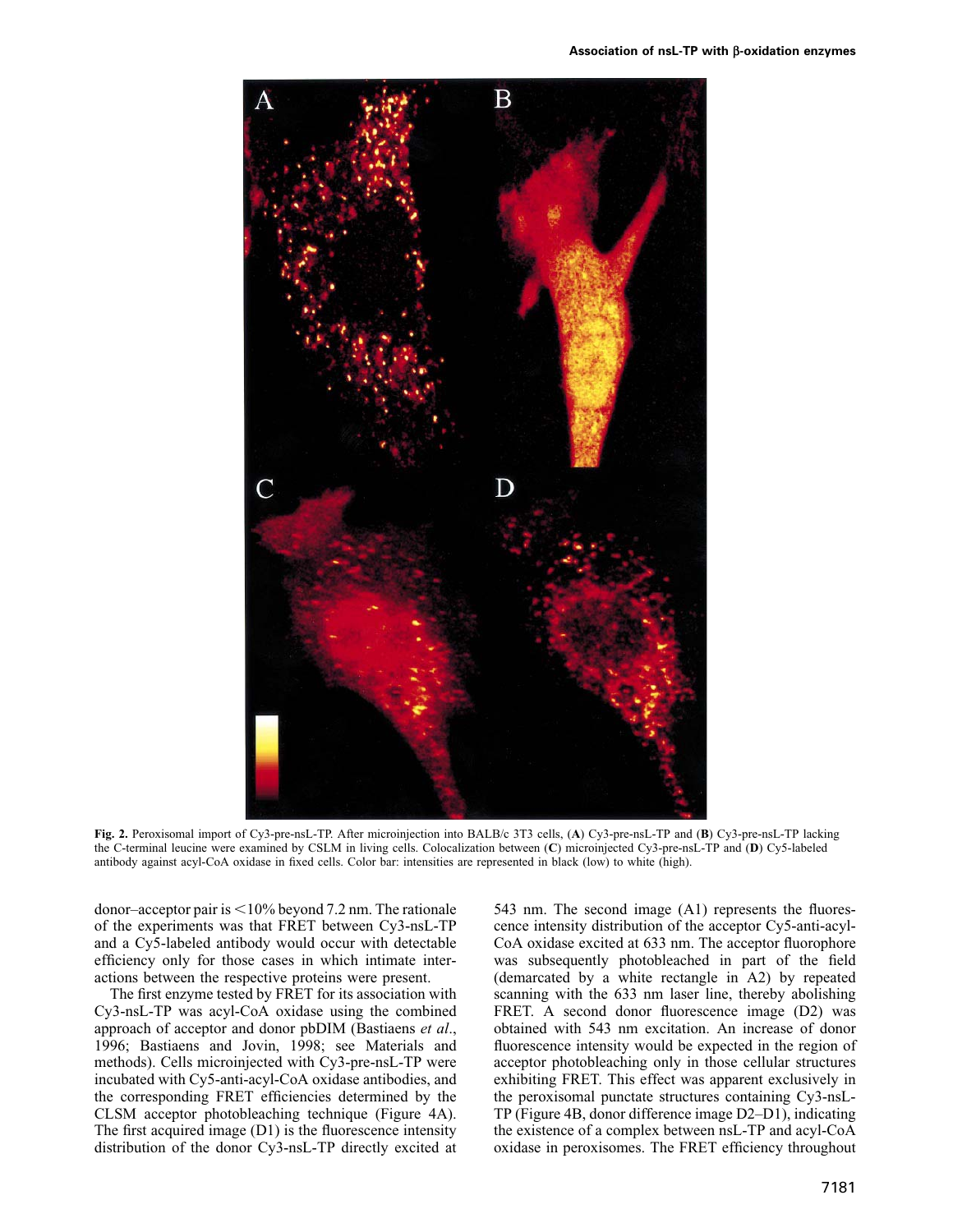

**Fig. 3.** Electron spray mass spectrographs of carboxypeptidase Atreated pre-nsL-TP. (**A**) Purified recombinant rat liver pre-nsL-TP. (**B**) Carboxypeptidase A-treated pre-nsL-TP. The indicated mass units are identical to the calculated mass units.

the cell was calculated by a simple image arithmetic operation (Figure 4B, [D2–D1]/D2). As expected, the FRET efficiency outside the white rectangle (Figure 4B, upper panel) was near zero.

A second independent assessment of FRET in the cells was made from the donor photobleaching kinetics (Figure 4C). The part of the cell in which the acceptor was photodestroyed (Figure 4D, white rectangle) and thus FRET was abolished served as the reference. The average donor photobleaching time  $(\tau_r)$  in the reference region was used to calculate FRET elsewhere in the image. That is, the donor photobleaching time increased at sites where FRET was operative (Bastiaens and Jovin, 1996). This effect is seen in Figure 4D, which depicts the computed time constants  $\tau$  for every pixel in pseudocolor. Noteworthy are the longer  $\tau$  values indicative of FRET in punctate structures outside the reference region. The τ values for the non-imported Cy3-nsL-TP, observed as a diffuse staining in the cytoplasm and nucleus, were comparable to those within the reference region, demonstrating that FRET was only evident for Cy3-nsL-TP imported into peroxisomes.

The FRET efficiency was calculated for every pixel outside the reference region according to Equation 2 (Materials and methods; Figure 4E). The highest efficiencies were restricted to punctate structures. The specificity of the phenomenon was evident from the saturation of the FRET efficiency with increasing amounts of Cy5-labeled antibody (Figure 4E). At the highest dilutions (3200- and 1600-fold) no FRET was evident, while at a dilution of 600-fold, the FRET efficiency was substantial,  $\sim$ 30%, a value which did not increase further at still lower dilutions (higher concentrations). This finding confirmed that the observed complexes were specific, as was also apparent from the relative distribution of  $\tau$  values (and the corresponding FRET efficiencies), within and outside the reference regions. Based on these results, the 600-fold dilution was used in all further experiments. The concentrations of the other antibodies were adjusted so as to obtain Cy5 fluorescence intensities equivalent to that of the 600-fold diluted anti-acyl-CoA oxidase.

The same technique was used to investigate possible associations of the other peroxisomal proteins to nsL-TP (Figure 5). Column 1 depicts the donor (Cy3-nsL-TP) fluorescence intensity distribution in the cells, and column 2 the corresponding acceptor (Cy5-labeled antibody) signal; the white rectangle denotes the location of the acceptor-free region after Cy5 photodestruction. The FRET efficiencies were calculated from the acceptor photobleaching method by division of the donor fluorescence intensity images before and after Cy5 photodestruction (Equation 1, Materials and methods; Figure 5, column 3) and by analyzing the donor photobleaching kinetics (Figure 5, column 4). FRET was restricted to punctate structures and was substantial with antibodies raised against bifunctional enzyme, 3-ketoacyl-CoA thiolase and PMP70, but negligible with the antibodies against catalase (Figure 5, row 4), the values for which were comparable to those in the absence of antibody. From these observations we conclude that acyl-CoA oxidase, 3-ketoacyl-CoA thiolase, bifunctional enzyme and PMP70 are in close molecular proximity to nsL-TP, but not to catalase. The structures exhibiting FRET matched the peroxisomal staining by Cy3-nsL-TP. That is, the extraperoxisomal Cy3-pre-nsL-TP did not produce a finite FRET signal, as already noted above.

Statistical evaluations were made of the FRET data in the various confocal images (Table I; Materials and methods). The mean  $\pm$  SD estimations from the donor and acceptor photobleaching experiments on regions from single cells were consistent (within experimental error). The combined mean FRET efficiencies for the various peroxisomal target proteins increased in the order: catalase  $\approx 0$  < bifunctional enzyme (0.13) < PMP70 (0.24)  $\approx$ acyl-CoA oxidase  $(0.24)$  < 3-ketoacyl-CoA thiolase (0.33). The projected area/peroxisome was quite similar for all the target proteins.

During fluorescent detection of microinjected and endogenous nsL-TP and peroxisomal marker enzymes it was observed that nsL-TP and the marker enzymes did not invariably display the same pattern. nsL-TP was always detected in globular peroxisomes in both live and fixed cells, whereas the marker enzymes were also detected in elongated peroxisomes (Figure 5, columns 1 and 2). Such a heterogeneity in morphology and protein composition has been reported previously (Schrader *et al*., 1995, 1996; Wilcke *et al.*, 1995).

### **Affinity chromatography of peroxisomal matrix proteins**

The complexation of peroxisomal β-oxidation enzymes with nsL-TP was further investigated by affinity chromatography of rat liver peroxisomal matrix proteins on a prensL-TP–Sepharose column. As a control for nonspecific binding, the matrix proteins were also applied to bovine serum albumin (BSA)- and lysozyme–Sepharose columns. Lysozyme was selected because the protein is small and basic, like nsL-TP.

Under high salt conditions (120 mM KCl), acyl-CoA oxidase eluted from the nsL-TP column in two peaks (Figure 6A). The immunoreactive bands at 71 and 52 kDa corresponded to the A and B subunits of acyl-CoA oxidase, respectively (Osumi *et al*., 1980). The first peak (fractions 3–12) was recovered in the run-through. The second peak (fractions 17–26) was retained on the column, showing an interaction of acyl-CoA oxidase with nsL-TP. The biphasic elution pattern was also observed when smaller amounts of matrix proteins were applied to the column,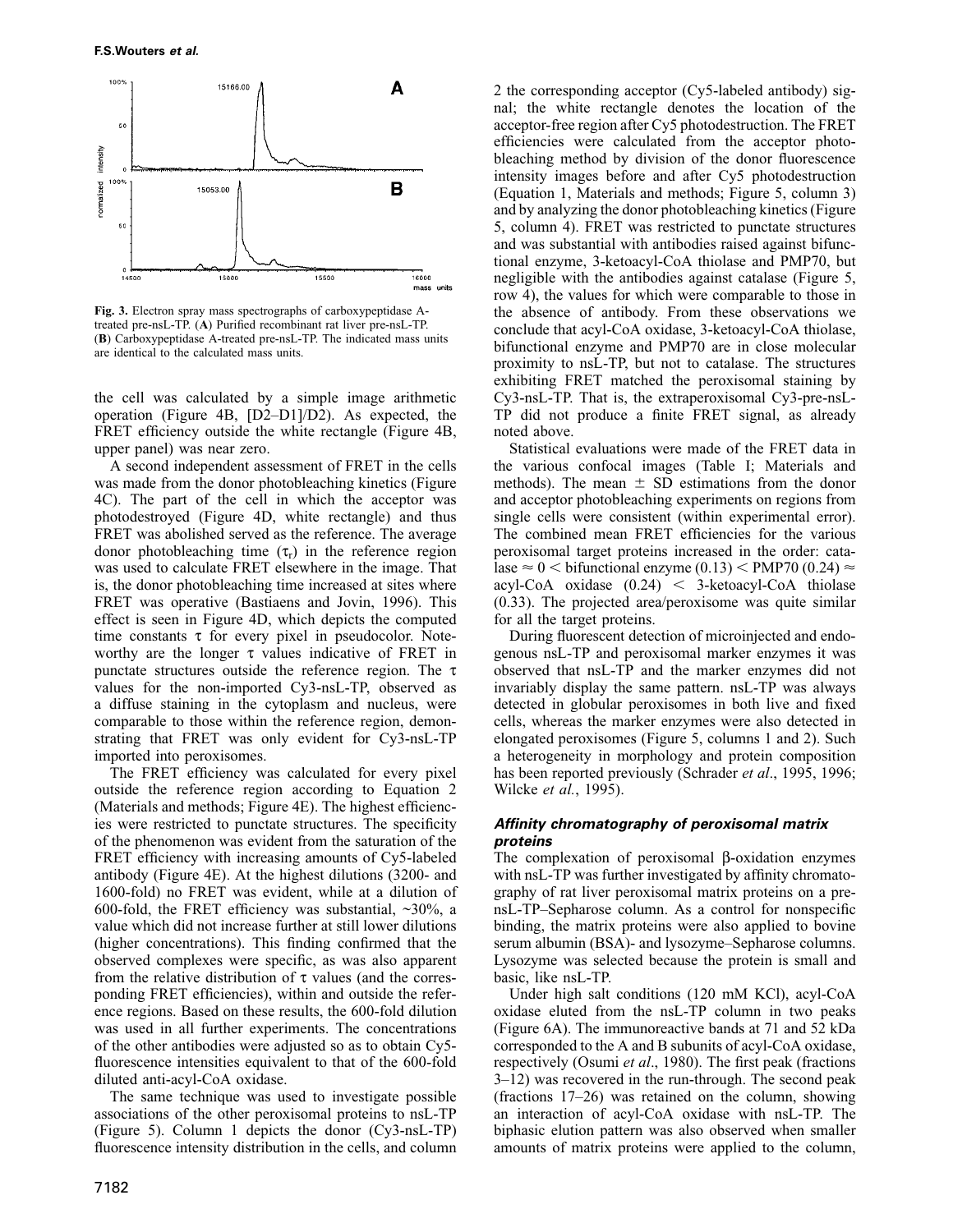

**Fig. 4.** Interaction between nsL-TP and acyl-CoA oxidase monitored by FRET between Cy3-nsL-TP and Cy5-labeled anti-acyl-CoA oxidase antibodies. Cy3-pre-nsL-TP microinjected BALB/c 3T3 fibroblasts were incubated with Cy5-labeled α-acyl-CoA oxidase antibodies. (**A**) Sequence of events to obtain FRET efficiency maps from acceptor photobleaching. A donor image D1 (Cy3-nsL-TP fluorescence intensity image) and acceptor image A1 (Cy5-labeled α-acyl-CoA oxidase fluorescence intensity image) are acquired. The acceptor is photobleached in a specific portion of the cell by continuous scanning with the 633 nm laser line (A2). The intracellular reference regions created by Cy5 photodestruction are enclosed in white rectangles. After photodestruction of Cy5 a second donor image D2 is obtained. (**B**) Calculated FRET efficiency maps ([D2–D1]/D2) and difference image (D2–D1). The upper image shows the FRET efficiency calculated for the whole field, and the lower image an enlarged area of the difference image (top half) and FRET efficiency (bottom half) where Cy5 was photobleached. (**C**) First nine images of a donor photobleaching series with the same cell as in (A). (**D**) Calculated photobleaching time map (τ) and photobleaching time histogram with the reference region in which the acceptor Cy5 was photodestructed marked by a white rectangle (ref), and reference photobleaching time  $(\tau_r)$  marked by a white arrow. The red curve in the histogram provides the mapping from τ values to FRET efficiencies. Bar: 10 μm. (**E**) Lower panel, FRET efficiency map outside reference region calculated from donor photobleaching kinetics; upper panel, average FRET efficiency in peroxisomes as a function of Cy5-labeled α-acyl-CoA oxidase antibody dilution.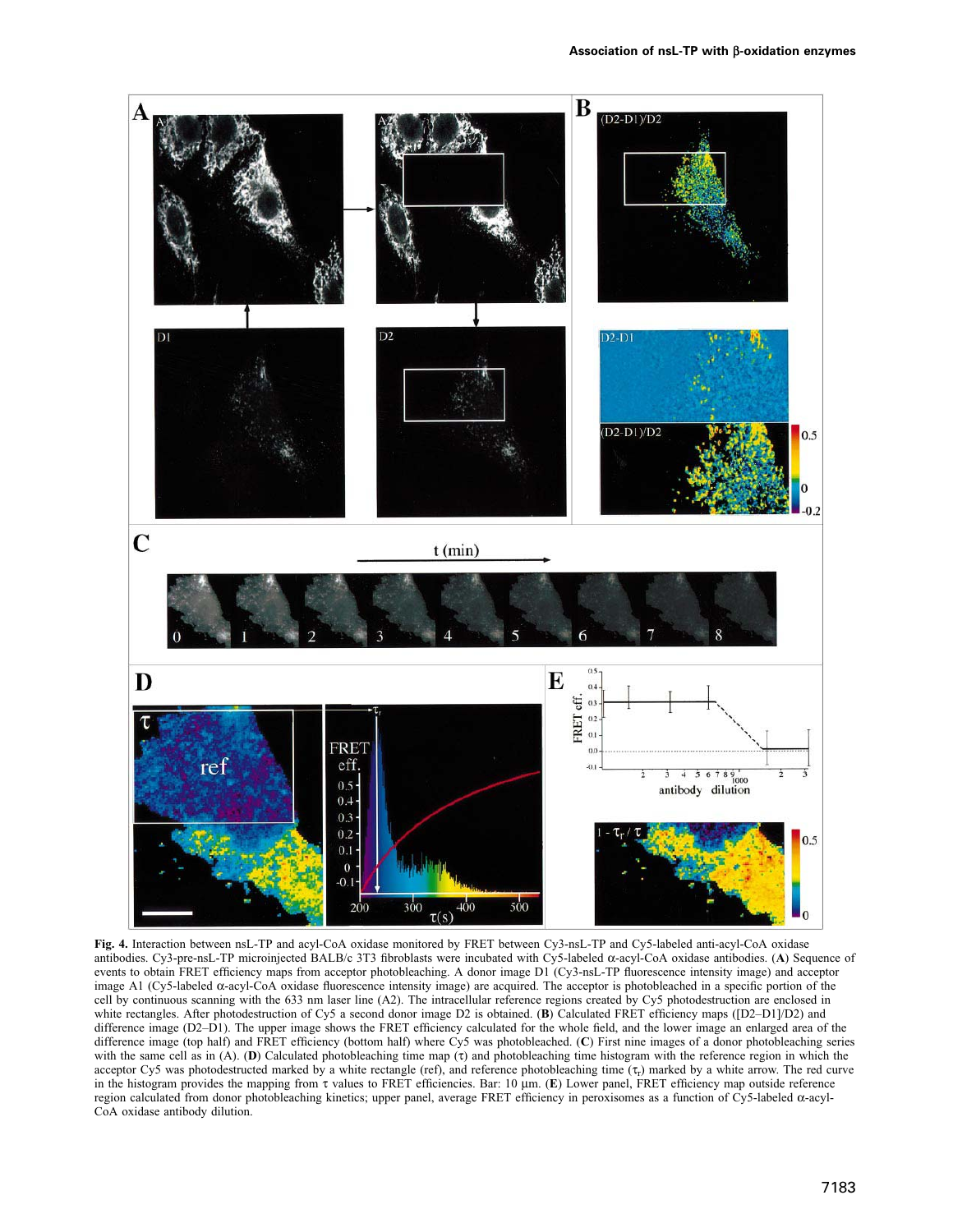

**Fig. 5.** Detection of molecular interaction between Cy3-nsL-TP and peroxisomal proteins by acceptor/donor photobleaching FRET microscopy. BALB/c 3T3 mouse fibroblasts were microinjected with Cy3-pre-nsL-TP and counterstained with Cy5-labeled antibodies directed against peroxisomal enzymes. Vertical columns from left to right: column 1, fluorescence of microinjected Cy3-nsL-TP (donor); column 2, fluorescence of Cy5-labeled antibody against peroxisomal protein (acceptor). The region in which the acceptor was photobleached is marked by a white rectangle. The following antibodies were tested: 3-ketoacyl-CoA thiolase (THIO), bifunctional enzyme (BIF), peroxisomal membrane protein 70 kDa (PMP70) and catalase (CAT). Column 3, FRET efficiencies calculated from the ratio of the pre- and post-Cy5 photobleaching donor fluorescence images. Column 4, FRET efficiencies calculated from donor photobleaching kinetics. Bar: 10 μm.

indicating that the two pools may have represented different forms of acyl-CoA oxidase. In support of this conclusion, acyl-CoA oxidase present in the run-through was not retained when again applied to the nsL-TP–Sepharose column. The acyl-CoA oxidase bound to neither the lysozyme- nor the BSA–Sepharose control columns (Figure 6B and C). A further finding was that 3-ketoacyl-CoA thiolase (Figure 6D) and catalase (Figure 6E) were not retained on the nsL-TP–Sepharose column. The affinities of β-oxidation enzymes for nsL-TP were also determined upon application of the peroxisomal matrix proteins to the affinity columns under low salt conditions (25 mM KCl). Acyl-CoA oxidase was quantitatively retained, whereas 3-ketoacyl-CoA thiolase or bifunctional enzyme showed no interaction. Under these low salt conditions, the bulk of acyl-CoA oxidase again exhibited no binding to the lysozyme– or BSA–Sepharose columns.

# **Discussion**

We have demonstrated that the targeting sequence AKL in pre-nsL-TP is active in living BALB/c 3T3 fibroblasts (Figure 2A). Since the protein is synthesized on free polyribosomes in the cytoplasm, we expected that fluores-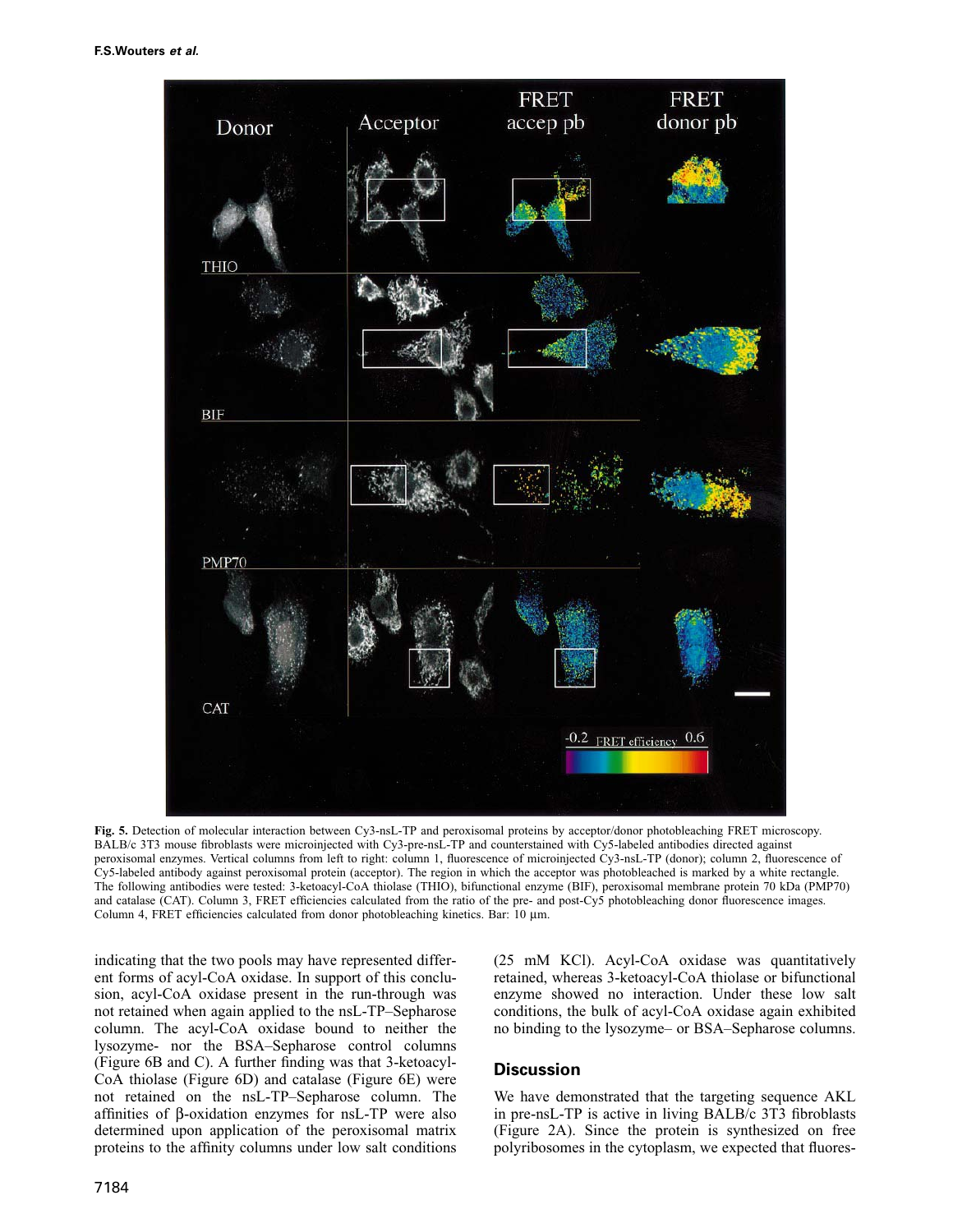| <b>Table 1.</b> Mean FRET efficiencies in peroxisomes from donor and acceptor photobleaching in single cells |                      |            |                        |                         |            |                        |
|--------------------------------------------------------------------------------------------------------------|----------------------|------------|------------------------|-------------------------|------------|------------------------|
| Target protein                                                                                               | Donor photobleaching |            |                        | Acceptor photobleaching |            |                        |
|                                                                                                              | $<$ E $>$            | Eval. area | $\langle area \rangle$ | $\rm < E$               | Eval. area | $\langle area \rangle$ |
| no Ab                                                                                                        | $0.02 \pm 0.10$      | 2080       | 4                      |                         |            |                        |
| <b>CAT</b>                                                                                                   | $0.00 \pm 0.11$      | 3113       | 22                     | $0.03 \pm 0.18$         | 2019       | 21                     |
| <b>BIF</b>                                                                                                   | $0.19 \pm 0.11$      | 1039       |                        | $0.07 \pm 0.10$         | 2250       | 33                     |
| PMP70                                                                                                        | $0.21 \pm 0.19$      | 777        |                        | $0.28 \pm 0.15$         | 1353       | 21                     |
| AOX                                                                                                          | $0.26 \pm 0.08$      | 1528       | 27                     | $0.19 \pm 0.13$         | 2230       | 24                     |
| <b>THIO</b>                                                                                                  | $0.32 \pm 0.15$      | 1050       | 18                     | $0.35 \pm 0.12$         | 1478       | 20                     |

**Table I**. Mean FRET efficiencies in peroxisomes from donor and acceptor photobleaching in single cells

Donor, Cy3-pre-nsL-TP; acceptor, Cy5-labeled antibodies to target proteins. <E>, mean  $\pm$  SD for the FRET signal within the mask; Eval. area, number of pixels used in the evaluation (from  $\geq 1$  cell);  $\leq$  area $\geq$ , area (pixels) per peroxisome. From the mask images, the number of peroxisomes was in the range 70–150. One pixel corresponds to 0.35 μm.

cently labeled pre-nsL-TP (Cy3-pre-nsL-TP) microinjected in the cytoplasm would be likely to follow the same import route as natively expressed protein. This expectation was fulfilled. The destruction of the peroxisomal targeting signal resulted in abolishment of peroxisomal import.

Using a similar approach, it was shown that firefly luciferase containing the C-terminal PTS1 SKL motif and human serum albumin conjugated to a peptide carrying SKL are transported to peroxisomes upon microinjection into BALB/c 3T3 cells (Walton *et al*., 1992). Coinjection of SKL-bearing peptides prevented peroxisomal import of firefly luciferase, demonstrating that the process was saturable. Interestingly, microinjected protein started to appear in peroxisomes 2 h post-injection and reached maximal import at 18 h. This time scale of import was significantly longer than the 30 min which we observed in the case of pre-nsL-TP, for which there was no further increment at longer times. Furthermore, distinct structures were absent after carboxypeptidase treatment of the protein (Figure 2B). We obtained no evidence (in mouse fibroblasts) for a function of the pre-sequence in mitochondrial targeting (Keller *et al*., 1989; Billheimer *et al*., 1990; Moncecchi *et al*., 1991).

There was a punctate distribution of fluorescence intensity in the cells after microinjection of Cy3-pre-nsL-TP (Figure 2A) and after incubation of cells with Cy5-labeled antibodies against nsL-TP, i.e. the endogenous protein (data not shown). Using the Cy5-labeled antibodies against the other peroxisomal enzymes, elongated bodies were observed next to the punctate structures. The existence of a heterogeneous peroxisomal morphology was reported in HepG2 cells fixed with formaldehyde (Schrader *et al*., 1995, 1996), and found to be dependent on the degree of confluency of the cells. In subconfluent cells, peroxisomes were almost exclusively elongated. Although the fibroblasts in our study were maintained subconfluent in order to facilitate microinjection, we never observed elongated peroxisomes containing nsL-TP. Different peroxisomal shapes in primary Leydig cells have been reported using immunofluorescence specific for catalase, acyl-CoA oxidase and 3-keto-acyl-CoA thiolase (Litwin and Bilinska, 1995). Irregular shapes are also present in regenerating rat liver (Yamamoto and Fahimi, 1987).

Using pbDIM, we were able to detect association of nsL-TP and the peroxisomal fatty acid oxidation enzymes acyl-CoA oxidase, 3-ketoacyl-CoA thiolase and bifunctional enzyme (Figures 4 and 5; Table I). The mean values



**Fig. 6.** Affinity chromatography of rat liver peroxisomal matrix fraction on pre-nsL-TP Sepharose: high stringency binding and high stringency elution. Peroxisomal matrix fraction (30 μg of protein) was loaded onto Sepharose 4B columns containing covalently coupled prensL-TP, lysozyme or BSA (7 mg protein/ml resin, 0.7 ml resin) and eluted with high salt buffer. Fractions (0.23 ml) were collected and subjected to Western blotting. Fraction numbers are indicated above the figure, and molecular weight markers are indicated in kDa. Separation of peroxisomal protein on [(**A**), (**D**) and (**E**)] a pre-nsL-TP Sepharose column, (**B**) a lysozyme Sepharose column and (**C**) a BSA Sepharose column. Blots were incubated with  $[(A), (B)$  and  $(C)]$  antiacyl-CoA oxidase antibody, (D) anti-thiolase antibody or (E) anticatalase antibody.

of the FRET efficiencies for the various target proteins were in the range 0.13–0.33. The variations might have reflected: (i) inherent differences in the three-dimensional structure of the individual complexes; (ii) different labeling and binding stoichiometries of the antibodies; and/or (iii) differential accessibilities of the antibodies. We attribute the spread in the FRET efficiency values, indicated by the SD values (Table I), to an actual distribution of values within the peroxisomes and not merely to measurement error. Data analysis based on two-dimensional histograms (not shown) demonstrated no correlation between the FRET values and the fluorescence intensities of the donor or the acceptor, with the exception of PMP70 for which the FRET efficiency increased with acceptor concentration. The latter phenomenon is consistent with the planar distribution of PMP70. On the basis of the FRET and biochemical data we propose that the direct peroxisomal protein partners of nsL-TP are present in the form of a multi-enzyme complex, or alternatively, that nsL-TP forms complexes with the individual enzymes as free species in the peroxisomal matrix. These two options could be addressed by a FRET approach using pairs of specific antibodies or Fabs directed against the individual β-oxidation enzymes labeled with donor/acceptor fluoro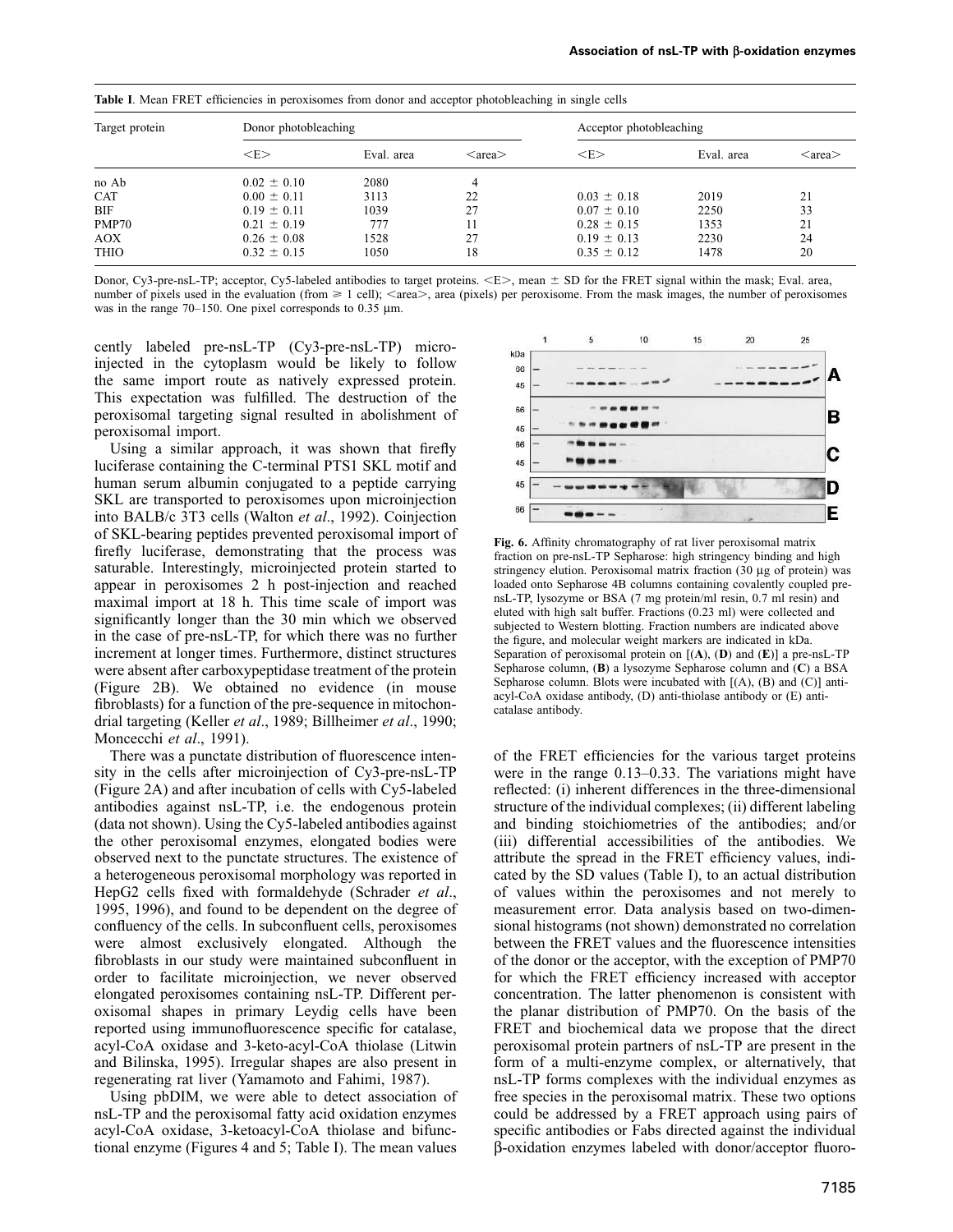phores. However, this strategy is disadvantageous due to the anticipated large size of the resultant complex, leading to the separation between donors and acceptors exceeding the critical Förster distance,  $R_0$ .

The specific nature of the energy transfer signal was confirmed by the fact that the FRET efficiency was saturable with increasing amounts of Cy5-labeled antibodies. This was checked for the Cy5-acyl-CoA oxidase antibody by donor photobleaching kinetic analysis (Figure 4E). That the observed associations were specific was also apparent from the distribution of  $\tau$  values within and external to the control region of the FRET experiments.

Unexpectedly, an apparent complexation of PMP70 to nsL-TP was detected using the two independent pbDIM techniques. It is known that nsL-TP can occur in a membrane-bound form (m-nsL-TP) (Van Heusden *et al*., 1990; Van Haren *et al*., 1992), especially in extrahepatic tissues. Thus, a complex with PMP70 might be explained by a membrane-association of Cy3-nsL-TP upon import. On the other hand, we note that PMP70 is the only protein tested that is geometrically restricted within the peroxisome, i.e. is confined to the peroxisomal membrane. The sixth-order dependency of FRET on the separation distance holds for a single donor–acceptor pair. In the case of PMP70, the acceptor is distributed in a plane and the distance dependency of FRET would be reduced to fourth order were this protein to function as an acceptor (Bastiaens *et al*., 1990). Thus, the observed 'association' might reflect this reduced distance dependency and/or the (small) dimensions of the peroxisome. Other proteins known to be localized in the peroxisomal matrix, presumably in a random distribution, should not exhibit this phenomenon.

The identification of an nsL-TP–protein complex inferred from the FRET measurements was confirmed biochemically by nsL-TP-affinity chromatography of a rat liver peroxisomal matrix preparation. Using this technique, specific binding of acyl-CoA oxidase to nsL-TP was detected (Figure 6). However, binding of 3-ketoacyl-CoA thiolase and of bifunctional enzyme to nsL-TP was not demonstrated. The apparent discrepancy between the FRET measurements and the results of affinity chromatography may indicate that 3-ketoacyl-CoA thiolase and bifunctional enzyme bind to nsL-TP indirectly via another protein, possibly acyl-CoA oxidase. The distance between nsL-TP and these enzymes would still fall within the limits of FRET detection, i.e.  $\tilde{}-R_0$ . Affinity chromatography is not ideally suited for detecting indirect interactions (Phizicky and Fields, 1995). It is conceivable that the particular binding conditions of the affinity chromatography experiments (ionic, concentrations, absence of other factors) were unfavorable for the binding of 3-ketoacyl-CoA thiolase and bifunctional enzyme. In short, negative results in such experiments are not conclusive.

Our findings offer support for the notion that nsL-TP is involved in peroxisomal fatty acid β-oxidation rather than acting as a lipid-transfer (sterol carrier) protein. One can reconcile the earlier observations of lipid-binding exhibiting low affinity and broad specificity with a presumed role in fatty acid oxidation by invoking a shuttle function for nsL-TP. The protein would serve to transport fatty acyl-CoA through the chain of fatty acid oxidizing enzymes, presenting the substrate to the respective active

sites and thereby transiently increasing the local concentration. The binding of fatty acyl-CoA to nsL-TP has been reported (Frolov *et al*., 1996). We have also demonstrated the high-affinity binding of CoA esters of very long fatty acids  $(C24:0, C24:1, C26:0, C26:1)$  to this protein (unpublished data) and the binding of fatty acid β-oxidation intermediates and branched-chain fatty acyl substrates, with affinities decreasing in the order palmitoyl- $CoA$ palmitenoyl-CoA 3-hydroxypalmitoyl-CoA, 3-oxopalmitoyl-CoA, phytanoyl-CoA  $>$  pristanoyl-CoA (Wouters, 1997). Fast binding kinetics were only observed when the substrates were presented as monomers, i.e. in β-cyclodextrin, corresponding to a function in fatty acid uptake from a β-oxidation enzyme hydrophobic pocket. In the case of SCPx containing the complete sequence of pre-nsL-TP at the C-terminus and shown by Seedorf *et al.* (1994) to contain both a 3-ketoacyl-CoA thiolase activity and lipid transfer activity, the interaction between a lipidmetabolizing enzyme and nsL-TP was achieved physically by a fusion of the two genes. The findings of *in vitro* stimulation of several cholesterol-metabolizing activities by nsL-TP would implicate the low-affinity lipid-binding site in the presentation of the lipid substrate. In a recent report, the yeast analogue of nsL-TP, PXP18, was shown to protect acyl-CoA oxidase against heat-induced denaturation *in vitro* (Niki *et al*., 1994). The authors suggested that nsL-TP might help to stabilize acyl-CoA oxidase and 3-ketoacyl-CoA thiolase, thereby increasing the lifetime of these enzymes. Furthermore, a novel peroxisomal nonspecific lipid transfer protein was shown to co-purify with peroxisomal acyl-CoA oxidase in yeast (Ceolotto *et al*., 1996). The finding that nsL-TP is associated with acyl-CoA oxidase, 3-ketoacyl-CoA thiolase and bifunctional enzyme raises the possibility that the  $\beta$ -oxidation enzymes in peroxisomes are organized in a functional complex, leading to an efficient transfer of the lipid intermediates between the enzymes. Functional compartmentalization would seem to be a prevailing principle of intracellular organelles.

# **Materials and methods**

### **Materials**

Recombinant rat pre-nsL-TP was expressed and purified to homogeneity as described in Ossendorp *et al.* (1992). Polyclonal rabbit antisera against rat liver acyl-CoA oxidase, rat liver 3-ketoacyl-CoA thiolase, bovine liver catalase and the C-terminal 26 kDa ABC-binding cassette fragment of recombinant rat liver PMP70 were kindly provided by Prof. Dr H.F.Tabak (Dept of Biochemistry, Academical Medical Centre, Amsterdam, The Netherlands) and against rat liver bifunctional enzyme by Prof. Dr W.W.Just (Institut für Biochemie I, University of Heidelberg, Germany). Monofunctional succinimide esters of sulfoindocyanine fluorescent dyes Cy3.29 OSu (Cy3) and Cy5.29 OSu (Cy5) (Southwick *et al*., 1990) were from Amersham (Buckinghamshire, UK), Microcon and Centricon concentration units from Amicon (Beverly, MA), carboxypeptidase A from Sigma (St Louis, MO) and P10DG Econopac columns and protein assay kit from Bio-Rad (Hercules, CA). Protifar non-fat dried milk powder was from Nutricia (Zoetermeer, The Netherlands), and Protran nitrocellulose (0.45 μm) from Schleicher & Schuell (Dassel, Germany). Horseradish peroxidase conjugated goat-anti-rabbit antibodies (GARPO) were from Nordic Immunology (Tilburg, The Netherlands). Renaissance enhanced chemoluminescence reagents were from Dupont NEN (Boston, MA). CNBr-activated Sepharose 4B was from Pharmacia (Uppsala, Sweden).

#### **Preparation of subcellular fractions**

Mitochondrial (M) and light mitochondrial (L) fractions were isolated from a rat liver homogenate by differential centrifugation according to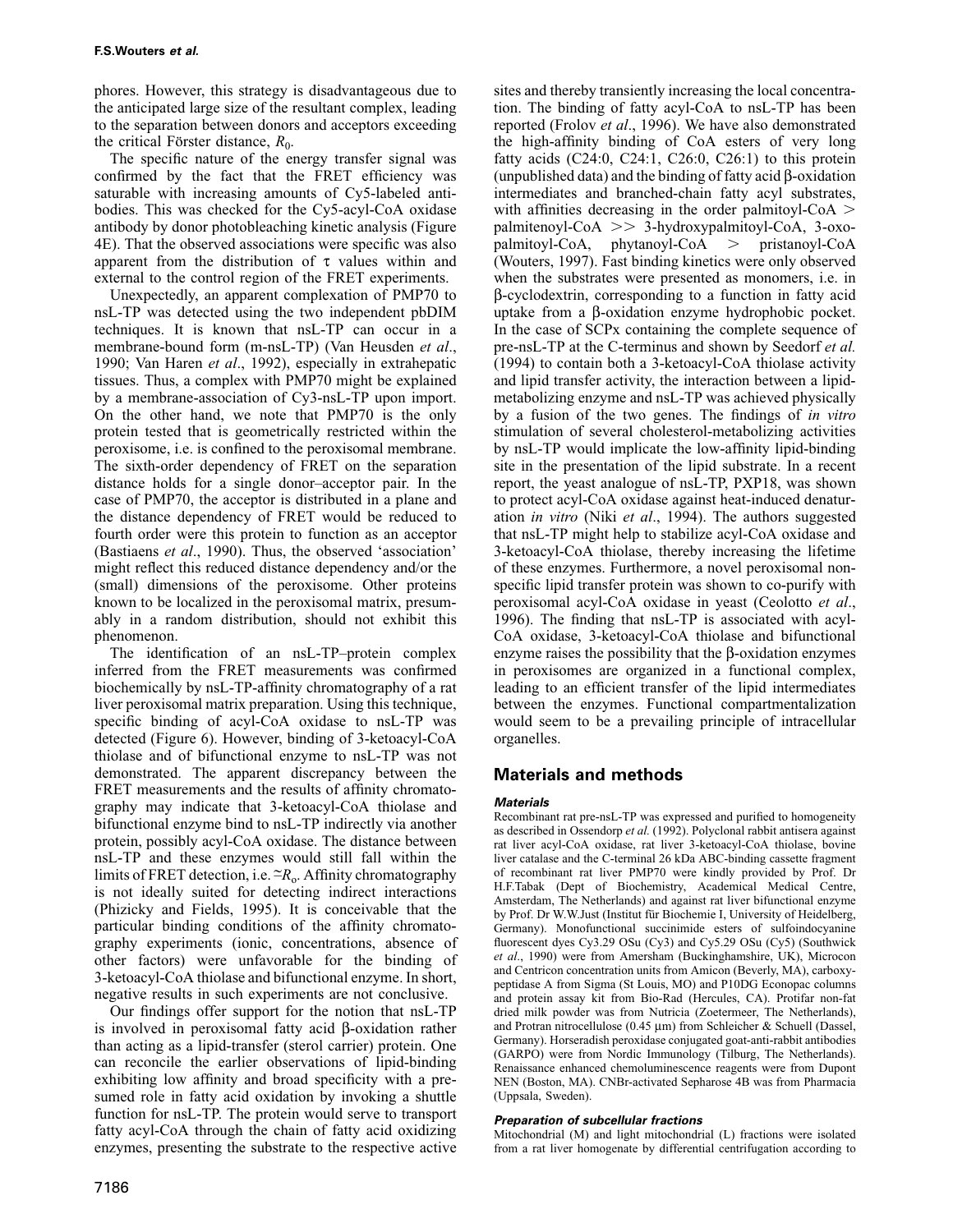Völkl and Fahimi (1985). An enriched peroxisomal fraction was prepared by loading the L fraction onto a 30% Nycodenz cushion followed by centrifugation for 45 min at 132 000 *g*. The pellet enriched in peroxisomes was gently resuspended in a buffer consisting of 0.25 M sucrose, 5 mM MOPS–NaOH pH 7.2, 1 mM EDTA and 0.1% ethanol, and stored at –80°C. The matrix proteins (0.17 mg) were isolated from this peroxisomal fraction using the Triton X-114 phase separation method (Bordier, 1981).

#### **Fluorescent labeling of pre-nsL-TP and antibodies**

Pre-nsL-TP (4.2 mg/ml) stored at  $-20^{\circ}$ C in 25 mM Tris–HCl pH 7.5, 2.5 mM EDTA, 5 mM 2-mercaptoethanol, 50% glycerol. An aliquot (250 μg) was transferred to labeling buffer [50 mM Bicine–NaOH pH 8.0, 0.5 mM EDTA, 0.5 mM EGTA, 1 mM 2-mercaptoethanol, 120 mM KCl, 10% (v/v) glycerol] by four cycles of concentration and subsequent redilution in a Centricon YM10 concentrator at 4°C up to a final concentration of 1 mg/ml. The labeling reaction was initiated by adding 1 μl of Cy3 reagent in dry DMF (60 mM) to 0.1 ml of pre-nsL-TP (0.1 mg) in labeling buffer. The reaction mixture was incubated for 30 min at room temperature and the reaction was stopped by the addition of glycine (final concentration of 10 mM). The labeled protein was separated from the unconjugated dye by gel permeation chromatography on a P10DG column equilibrated in the buffer used for microinjection [50 mM Tris–HCl pH 7.4, 0.5 mM EDTA, 0.5 mM EGTA, 1 mM 2-mercaptoethanol, 120 mM KCl, 10% (v/v) glycerol].

IgG fractions of polyclonal rabbit antisera were obtained by Protein-G affinity chromatography and were transferred to 0.1 M bicine–NaOH pH 9.0 using a Centricon YM30 concentrator. The IgG fractions were labeled with the Cy5 reagent (10- to 30-fold molar excess) for 30 min at room temperature as described for pre-nsL-TP. Unconjugated dye was removed by chromatography on a P10DG column equilibrated in phosphate-buffered saline (PBS: 137 mM NaCl, 2.7 mM KCl, 8.3 mM  $Na<sub>2</sub>HPO<sub>4</sub>$ , 1.5 mM  $KH<sub>2</sub>PO<sub>4</sub>$ ).

Dye to protein molar ratios were determined spectrophotometrically from  $\varepsilon_{554} = 150 \text{/m}$ M/cm for Cy3 and  $\varepsilon_{650} = 250 \text{/m}$ M/cm for Cy5, and protein concentrations by the Bio-Rad protein assay kit with BSA as standard.

#### **Proteolytic removal of the presequence**

The presequence of Cy3-pre-nsL-TP (1 μg) was proteolytically removed by overnight incubation with a rat liver M fraction (75 μg) at 37°C in 0.1 ml 50 mM Tris–HCl pH 7.0, 2 mM EDTA, 10 mM 2-mercapthoethanol as described by Ossendorp *et al.* (1992). The cleavage products were identified by applying the total reaction mixture to a 15% SDS– polyacrylamide gel. The gel was transilluminated by UV to detect Cy3 and stained for total protein by Coomassie Brilliant Blue.

#### **Proteolysis of the C-terminus by carboxypeptidase A**

Proteolysis of Cy3-pre-nsL-TP by carboxypeptidase A (10 units/μmol) was performed in 6.25 mM Tris–HCl pH 7.4, 0.6 mM EDTA, 12.5% (v/v) glycerol for 30 min at 25°C. Carboxypeptidase A was added from a crystalline stock solution and subsequently removed by filtration on an YM100 concentrator. After the incubation, the treated Cy3-pre-nsL-TP was transferred to the buffer used for microinjection as described in the Fluorescent labeling section.

The extent and specificity of carboxypeptidase A proteolysis was assessed by using unlabeled pre-nsL-TP. The characterization of the product was carried out by Dr W.D.van Dongen (Department of Analytical Molecule Spectrometry, Utrecht University, Utrecht, The Netherlands) using electrospray mass spectrometry.

#### **Microinjection and immunolabeling**

Microinjection was carried out on BALB/c 3T3 mouse fibroblasts grown at 37°C on Eppendorf Cellocator coverslips in Dulbecco's modified Eagle's medium (DMEM) supplemented with 10% (v/v) fetal calf serum (FCS) in a 5%  $CO<sub>2</sub>$  atmosphere. Prior to microinjection the cells were placed on medium supplemented with 20 mM HEPES–NaOH pH 7.4, and the solution containing Cy3-pre-nsL-TP was centrifuged for 5 min at 100 000 *g* in a Beckman Airfuge. Cells were microinjected using an Eppendorf microinjector equipped with Eppendorf femtotip glass capillaries at an injection pressure of 80 hPa for 0.3 s. After injection the cells were allowed to recover for 30 min at 37°C in a 5%  $CO<sub>2</sub>$ atmosphere. At this point the cells were either prepared for live observation or fixed and prepared for immunofluorescence. Coverslips with live cells were mounted in a temperature-controlled cell chamber and observed by CLSM under a continuous flow of DMEM without the pH indicator phenol red and supplemented with 10% FCS and 20 mM HEPES–NaOH pH 7.4.

For immunofluorescence, the cells were fixed with 4% w/v paraformaldehyde in PBS for 10 min at room temperature, washed in PBS, quenched in 100 mM Tris–HCl pH 7.5, 50 mM NaCl for 5 min, permeabilized in 0.1% (v/v) Triton X-100 for 5 min and after washing with PBS incubated for 1 h with Cy5-labeled antibody in PBS containing 1% (w/v) BSA. After incubation, the cells were washed four times in PBS and mounted on glass slides using Mowiol 4.81 (Hoechst). All incubations were performed at room temperature. The antibodies used were anti-acyl-CoA oxidase (0.6 μg/ml) anti-bifunctional enzyme (0.3 μg/ml), anti-3-ketoacyl-CoA thiolase (0.3 μg/ml), anti-PMP70 (1.4 μg/ml) and anti-catalase (1.8 μg/ml). At these concentrations, the fluorescence signals were comparable.

#### **Imaging techniques**

Fluorescence images of cells were acquired on a confocal laser scanning microscope (CLSM; Zeiss LSM 310). Cy3 was excited with a 543 nm external He–Ne laser and detected using a 575 nm long-pass filter or, if incubated with Cy5-antibodies, using an Omega  $590 \pm 30$  nm band pass filter. Cy5 was excited with a 633 nm He–Ne laser and detected using a 665 nm long-pass filter. The images were taken with a  $40\times1.3$ NA oil immersion Plan-Neofluar objective.

FRET in donor-labeled cells was determined in a microscope by the combined acceptor and donor photobleaching methods (pbDIM) (Jovin and Arndt-Jovin, 1989; Gadella and Jovin, 1995; Bastiaens and Jovin, 1996, 1998; Bastiaens *et al*., 1996) according to the following sequence. (i) A pre-photobleach Cy3 (donor) image was acquired by scanning with 543 nm light in the CLSM. (ii) An intracellular region of interest (ROI) was selected and rendered free of Cy5 (acceptor) by repeated scanning with the 633 laser until all Cy5 was photodestructed. (iii) A second post-photobleach Cy3 image was acquired by scanning with a 543 nm laser. (iv) After correction for image registration (Bastiaens *et al*., 1996), the FRET efficiencies  $(E_i)$  in pixel  $i$  in the ROI were calculated from image arithmetic of the two (pre-photobleach,  $I<sub>pre,i</sub>$  and post-photobleach, *I*<sub>post,j</sub>) Cy3 images.

$$
E_{\rm i} = \frac{I_{\rm post,i} - I_{\rm pre,i}}{I_{\rm post,i}}
$$
 (1)

A second FRET determination in the complementary part of the ROI in the cells was performed by time-resolved donor photobleaching on a Zeiss Axioplan microscope equipped with a 100 W Hg lamp. The images were taken with a  $40\times1.3$  NA oil immersion Plan-Neofluar objective. The fluorescent Cy3 label on the pre-nsL-TP was photobleached by excitation with 546 nm light (Zeiss 546BP12 bandpass filter) for 30 min. At 30 s intervals Cy3 fluorescence images were obtained by 10–25 s exposure with a cooled CCD camera (Photometrics Series 200) using FT580 dichroic (Zeiss) and SS600 Corion bandpass filters. Images were recorded until the signal was ~80% bleached and the sequence was fitted pixel-by-pixel to a single exponential decay and offset model by the program DECAY (Gadella and Jovin, 1995, 1997). The latter yielded the photobleaching time constant  $\tau_i$ , amplitude  $a_i$  and offset  $c_i$  for each pixel *i*. FRET efficiencies for every pixel  $i(E_i)$  were then calculated from the ratio of photobleaching time  $(\tau_i)$  and the average photobleaching time  $(\langle \tau_r \rangle)$  in the ROI in which Cy5 was photodestroyed:

$$
E_{\rm i} = 1 - \frac{\langle \tau_{\rm r} \rangle}{\tau_{\rm i}} \tag{2}
$$

Statistical analyses averaged over the peroxisomal compartment of single cells were obtained by a sequence of image processing operations using IPLab (Signal Analytics), as follows. The local background contributions around the individual peroxisomes were estimated by applying a morphological filter to the confocal gray value data (erosion, i.e. minimum estimation, over a  $5\times 5$  neighborhood), and subtracting the result from the original images. A global threshold was used to generate binary masks for isolating the peroxisomes. The estimated parameters are defined and given in Table I.

#### **Affinity chromatography**

Pre-nsL-TP, lysozyme and BSA were dissolved in coupling buffer (100 mM Bicine–NaOH pH 8.3, 500 mM NaCl, 1 mM EDTA) at a concentration of 5 mg/ml. The protein solutions (1 ml) were added to CNBr-activated Sepharose 4B (0.7 ml) and allowed to react by incubation overnight at 4°C. Coupling efficiency exceeded 95% as estimated by protein determination. After coupling, the beads were incubated for 1 h at room temperature in 100 mM Tris–HCl pH 8.0, 1 mM EDTA to block the reactive groups and were washed by four cycles of 100 mM sodium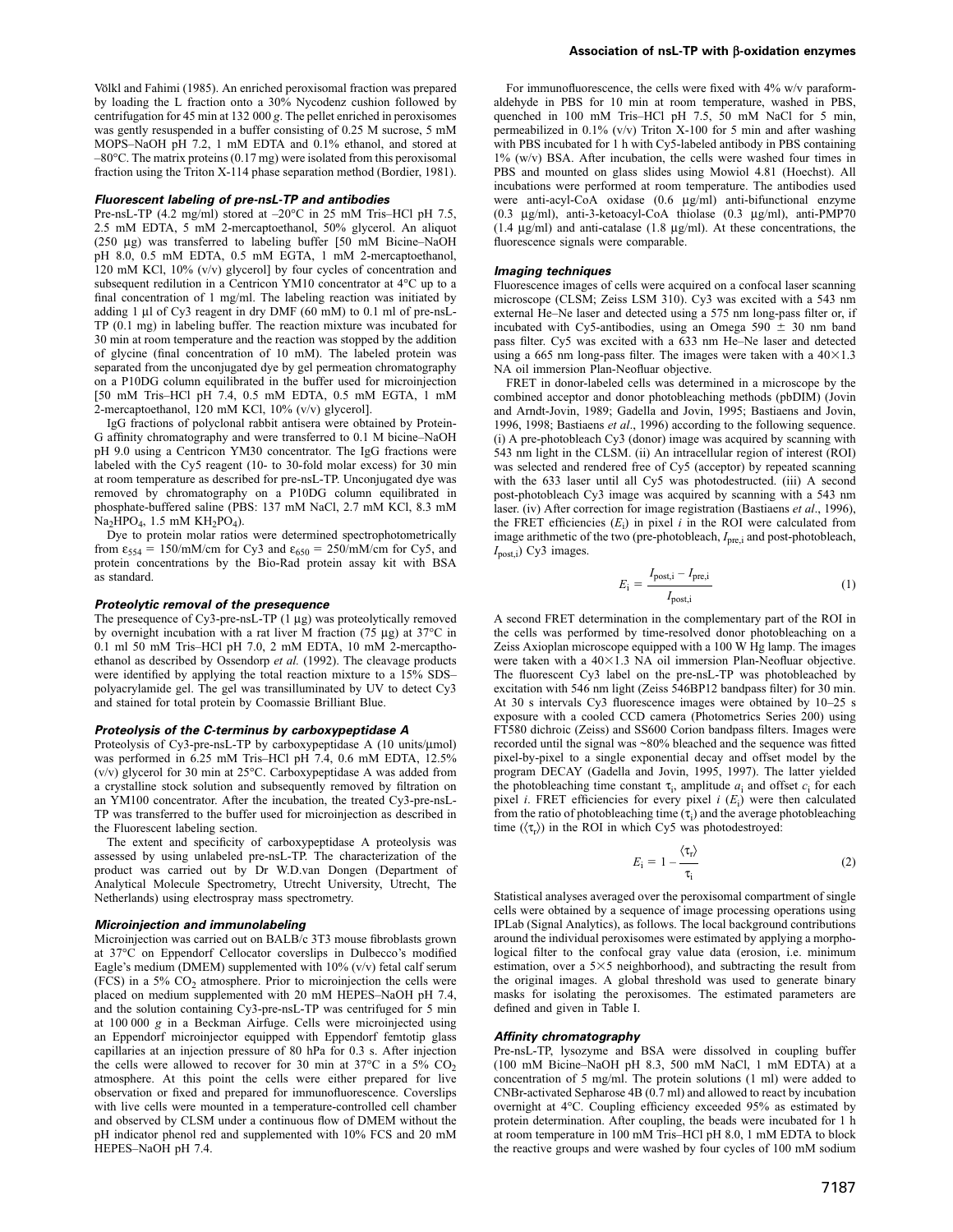acetate pH 4.0, 1 mM EDTA and coupling buffer to remove unconjugated protein. The beads were loaded in glass columns  $(0.5 \times 4$  cm) and equilibrated in elution buffer (20 mM K-phosphate pH 6.4, 120 mM KCl, 1 mM EDTA). Non-specific protein binding sites were blocked by washing the affinity columns with 1 ml elution buffer containing 4 mg BSA.

The peroxisomal matrix fraction was transferred to elution buffer and concentrated to 0.4 mg/ml using an YM20 Centricon. Aliquots of these fractions (30 μg of protein) were applied to the column and 0.23 ml fractions were collected. Fractions were precipitated by trichloro-acetic acid, heated at 95°C for 5 min in sample buffer and subjected to SDS– polyacrylamide electrophoresis on 12.5% acrylamide gels according to Laemmli (1970).

Gels were electroblotted to nitrocellulose according to Kyhse-Andersen (1984) for 1 h at 1 mA/cm<sup>2</sup>. After transfer, the nitrocellulose was stained for total protein with Coomassie Brilliant Blue. The blots were washed for 5 min with PBS and blocked in 2% (w/v) skimmed milk powder in PBS-Tween (PBS supplemented with 0.5% Tween-20) for 1 h. The blots were then incubated with primary antiserum diluted 1:2000 in 0.2% (w/v) non-fat dried milk powder in PBS-Tween for 1 h, washed three times for 10 min in 0.2% milk powder in PBS-Tween, incubated with GARPO diluted 1:15 000 in 0.2% milk powder in PBS-Tween for 1 h and washed three times for 10 min in 0.2% milk powder in PBS-Tween. Enhanced chemoluminescence (ECL) immunodetection was performed according to the protocol provided by Dupont NEN. Routinely, 5 min exposures were required to detect the specific protein.

# **Acknowledgements**

We thank Teunis B.H.Geijtenbeek for providing purified recombinant pre-nsL-TP. This research was carried out under auspices of The Netherlands Foundation for Chemical Research (SON) and with financial aid from The Netherlands Organization for Scientific Research (NWO) and a grant from the Federation of European Biochemical Sciences (FEBS).

# **References**

- Antonenkov,V.D., Van Veldhoven,P.P., Waelkens,E. and Mannerts,G.P. (1997) Substrate specificities of 3-oxoacyl-CoA thiolase A and sterol carrier protein 2/3-oxoacyl-CoA thiolase purified from normal rat liver peroxisomes. Sterol carrier protein 2/3-oxoacyl-CoA thiolase is involved in the metabolism of 2-methyl-branched fatty acids and bile acid intermediates. *J. Biol. Chem.*, **272**, 26023–26031.
- Baker,M.E., Billheimer,J.T. and Strauss,J.F.,III (1991) Similarity between the amino-terminal portion of mammalian 58-kD sterol carrier protein (SCPx) and *Escherichia coli* acetyl-CoA acyltransferase: evidence for a gene fusion in SCPx. *DNA Cell Biol.*, **10**, 695–698.
- Bastiaens,P.I.H. and Jovin,T.M. (1996) Microspectroscopic imaging tracks the intracellular processing of a signal transduction protein: fluorescent-labeled protein kinase C β I. *Proc. Natl Acad. Sci. USA*, **93**, 8407–8412.
- Bastiaens,P.I.H. and Jovin,T.M. (1998) Fluorescence resonance energy transfer microscopy. In Celis,J.E. (ed.), *Cell Biology: A Laboratory Handbook*. 2nd edn, Vol. 3. Academic Press, New York, NY, pp. 136–146.
- Bastiaens,P.I.H., DeBeus,A., Lacker,M., Somerharju,P., Vauhkonen,M. and Eisinger,J. (1990) Resonance energy transfer from a cylindrical distribution of donors to a plane of acceptors. Location of apo-B100 protein on the human low-density lipoprotein particle. *Biophys. J*., **58**, 665–675.
- Bastiaens,P.I.H., Majoul,I.V., Verveer,P.J., Soeling,H.D. and Jovin,T.M. (1996) Imaging the intracellular trafficking and state of the AB5 quaternary structure of cholera toxin. *EMBO J.*, **15**, 4246–4253.
- Billheimer,J.T. and Reinhart,M.P. (1990) Intracellular trafficking of sterols. *Subcell. Biochem.*, **16**, 301–331.
- Billheimer,J.T., Strehl,L.L., Strauss,J.F.,III and Davis,L.G. (1990) Characterization of a cDNA encoding rat sterol carrier protein 2. *DNA Cell Biol.*, **9**, 159–165.
- Bloj,B. and Zilversmit,D.B. (1977) Rat liver proteins capable of transferring phosphatidylethanolamine. Purification and transfer activity for other phospholipids and cholesterol. *J. Biol. Chem.*, **252**, 1613–1619.
- Bloj,B. and Zilversmit,D.B. (1981) Accelerated transfer of neutral glycosphingolipids and ganglioside GM1 by a purified lipid transfer protein. *J. Biol. Chem.*, **256**, 5988–5991.
- Bordier,C. (1981) Phase separation of integral membrane proteins in Triton X-114 solution. *J. Biol. Chem.*, **256**, 1604–1607.
- Ceolotto,C., Flekl,W., Schorsch,F.J., Tahotna,D., Hapala,I., Hrastnik,C., Paltauf,F. and Daum,G. (1996) Characterization of a non-specific lipid transfer protein associated with the peroxisomal membrane of the yeast, *Saccharomyces cerevisiae. Biochim. Biophys. Acta*, **1285**, 71–78.
- Chanderbhan,R., Noland,B.J., Scallen,T.J. and Vahouny,G.V. (1982) Sterol carrier protein-2. Delivery of cholesterol from adrenal lipid droplets to mitochondria for pregnenolone synthesis. *J. Biol. Chem.*, **257**, 8928–8934.
- Crain,R.C. and Zilversmit,D.B. (1980) Two nonspecific phospholipid exchange proteins from beef liver. I. Purification and characterization*. Biochemistry*, **19**, 1433–1439.
- Frolov,A., Cho,T.H., Billheimer,J.T. and Schroeder,F. (1996) Sterol carrier protein-2, a new fatty acyl coenzyme A-binding protein. *J. Biol. Chem.*, **271**, 31878–31884.
- Fujiki,Y., Tsuneoka,M. and Tashiro,Y. (1989) Biosynthesis of nonspecific lipid transfer protein (sterol carrier protein 2) on free polyribosomes as a larger precursor in rat liver. *J. Biochem.*, **106**, 1126–1131.
- Gadella,T.W.J.,Jr and Jovin,T.M. (1995) Oligomerization of epidermal growth factor receptors on A431 cells studied by time-resolved fluorescence imaging microscopy. A. stereochemical model for tyrosine kinase receptor activation. *J. Cell Biol.*, **129**, 1543–1558.
- Gadella,T.W.J.,Jr and Jovin,T.M. (1997) Fast algorithms for the analysis of single and double exponential decay curves with a background term. Application to time-resolved imaging microscopy. *Bioimaging*, **5**, 5–39.
- Gadella,T.W.J.,Jr and Wirtz,K.W.A. (1991) The low-affinity lipid binding site of the non-specific lipid transfer protein. Implications for its mode of action. *Biochim. Biophys. Acta*, **1070**, 237–245.
- Geelen,M.J.H., Beynen,A.C. and Wirtz,K.W.A. (1987) Cholesterol metabolism and sterol carrier protein-2 (non-specific lipid transfer protein). *Int. J. Biochem.*, **19**, 619–623.
- Gould,S.J., Keller,G.A. and Subramani,S. (1987) Identification of a peroxisomal targeting signal at the carboxy terminus of firefly luciferase. *J. Cell Biol.*, **105**, 2923–2931.
- Gould,S.J., Keller,G.A., Hosken,N., Wilkinson,J. and Subramani,S. (1989) A conserved tripeptide sorts proteins to peroxisomes. *J. Cell Biol.*, **108**, 1657–1664.
- Gould,S.J., Keller,G.A., Schneider,M., Howell,S.H., Garrard,L.J., Goodman,J.M., Distel,B., Tabak,H.F. and Subramani,S. (1990) Peroxisomal protein import is conserved between yeast, plants, insects and mammals. *EMBO J.*, **9**, 85–90.
- Johnson,W.J. and Reinhart,M.P. (1994) Lack of requirement for sterol carrier protein-2 in the intracellular trafficking of lysosomal cholesterol. *J. Lipid Res.*, **35**, 563–573.
- Jovin,T.M. and Arndt-Jovin,D.J. (1989) FRET microscopy: digital imaging of fluorescence resonance energy transfer. Application in cell biology. In Kohen,E., Ploem,J.S. and Hirschberg,J.G. (eds), *Cell Structure and Function by Microspectrofluorometry*. Academic Press, Orlando, FL, pp. 99–117.
- Keller,G.A., Scallen,T.J., Clarke,D., Maher,P.A., Krisans,S.K. and Singer,S.J. (1989) Subcellular localization of sterol carrier protein-2 in rat hepatocytes: its primary localization to peroxisomes. *J. Cell Biol.*, **108**, 1353–1361.
- Kyhse-Andersen,J. (1984) Electroblotting of multiple gels: a simple apparatus without buffer tank for rapid transfer of proteins from polyacrylamide to nitrocellulose. *J. Biochem. Biophys. Methods*, **10**, 203–209.
- Laemmli,U.K. (1970) Cleavage of structural proteins during the assembly of the head of bacteriophage T4*. Nature*, **227**, 680–685.
- Litwin,J.A. and Bilinska,B. (1995) Morphological heterogeneity of peroxisomes in cultured mouse Leydig cells. *Folia Histochem. Cytobiol.*, **33**, 255–258.
- Moncecchi,D., Pastuszyn,A. and Scallen,T.J. (1991) cDNA sequence and bacterial expression of mouse liver sterol carrier protein-2. *J. Biol. Chem.*, **266**, 9885–9892.
- Niki,T., Bun-Ya,M., Hiraga,Y., Muro,Y. and Kamiryo,T. (1994) Nearstoichiometric interaction between the non-specific lipid-transfer protein of the yeast *Candida tropicalis* and peroxisomal acyl-coenzyme A oxidase prevents the thermal denaturation of the enzyme *in vitro. Yeast*, **10**, 1467–1476.
- Ossendorp,B.C., Van Heusden,G.P.H., De Beer,A.L.J., Bos,K., Schouten,G.L. and Wirtz,K.W.A. (1991) Identification of the cDNA clone which encodes the 58-kDa protein containing the amino acid sequence of rat liver non-specific lipid-transfer protein (sterol-carrier